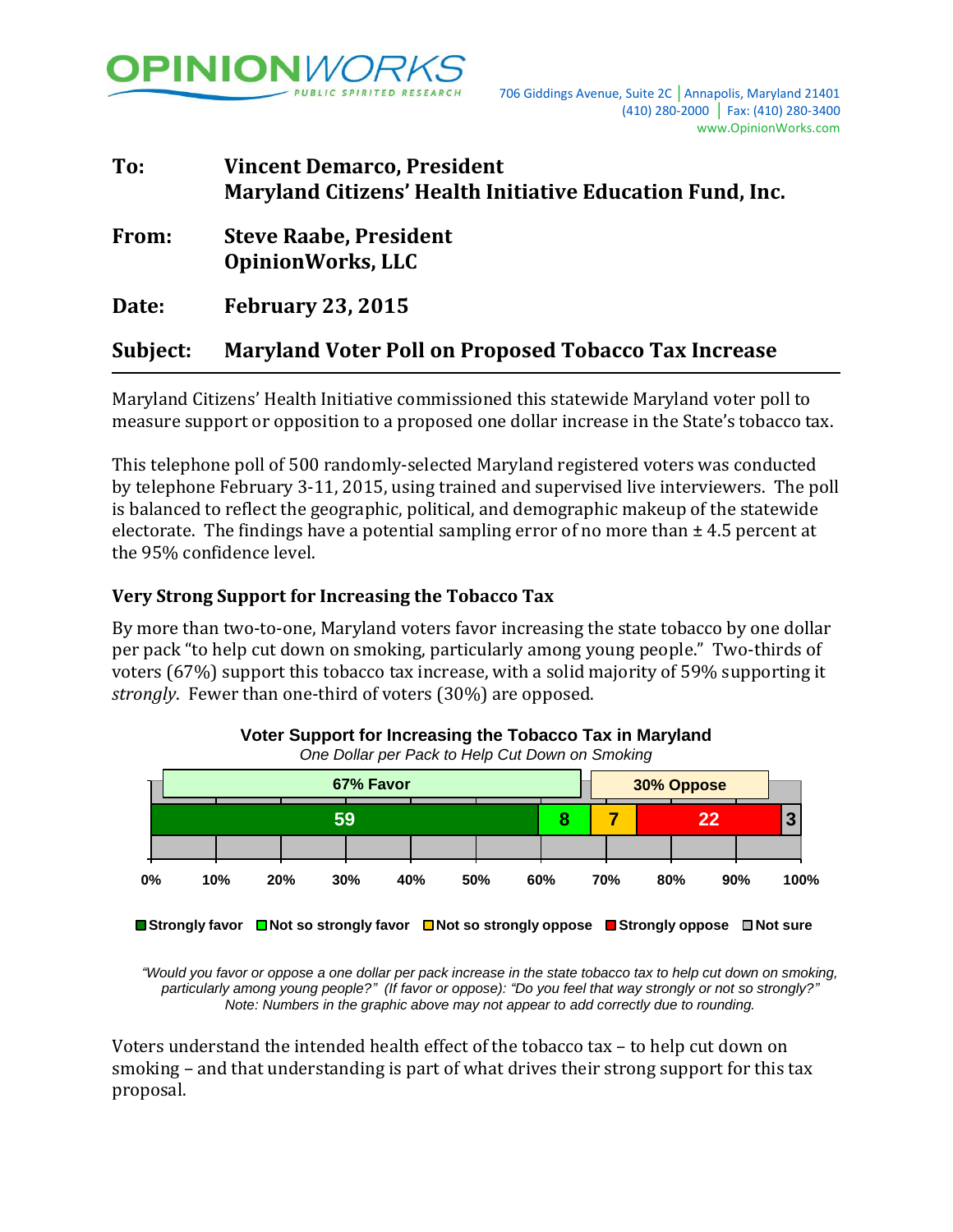## **Even Stronger Support When the Revenue is Dedicated to Health Initiatives**

Voter support for the proposed tobacco tax increase grows even stronger if the revenue is "dedicated to healthcare coverage, the state tobacco control program, long-term care for seniors, and other community-based health initiatives." Under those circumstances, support grows to 71%, with more than six voters in ten (61%) saying they support the proposal *strongly*. Opposition to the tobacco tax falls to 27%.



*"Would you favor or oppose a one dollar per pack increase in the state tobacco tax with the money dedicated to healthcare coverage, the state tobacco control program, long-term care for seniors, and other community-based health initiatives?" (If favor or oppose): "Do you feel that way strongly or not so strongly?"*

Support is strong across major demographic subgroups and in all corners of the State as illustrated in the table below. The tobacco tax proposal enjoys support across party lines, including a 10-point majority of Republican voters.

| <b>Voter Group</b>                                                                 | <b>Favor</b> | <b>Oppose</b> |
|------------------------------------------------------------------------------------|--------------|---------------|
| <b>All Voters</b>                                                                  | 71%          | 27%           |
| Men                                                                                | 69%          | 28%           |
| Women                                                                              | 72%          | 26%           |
| <b>Whites</b>                                                                      | 67%          | 31%           |
| <b>African-Americans</b>                                                           | 81%          | 17%           |
| <b>All Others</b>                                                                  | 65%          | 31%           |
| <b>Baltimore City</b>                                                              | 70%          | 27%           |
| <b>Baltimore County</b>                                                            | 74%          | 24%           |
| <b>Montgomery County</b>                                                           | 71%          | 24%           |
| <b>Prince George's County</b>                                                      | 77%          | 21%           |
| Central Maryland (10 metropolitan jurisdictions)                                   | 71%          | 26%           |
| Rural Counties (14 counties in Western Maryland, Southern Maryland, Eastern Shore) | 65%          | 34%           |
| <b>Democrats</b>                                                                   | 79%          | 18%           |
| <b>Republicans</b>                                                                 | 53%          | 43%           |
| Independents                                                                       | 69%          | 31%           |

# **Subgroup Support for Tobacco Tax**

*With the Revenue Dedicated to Health Initiatives*